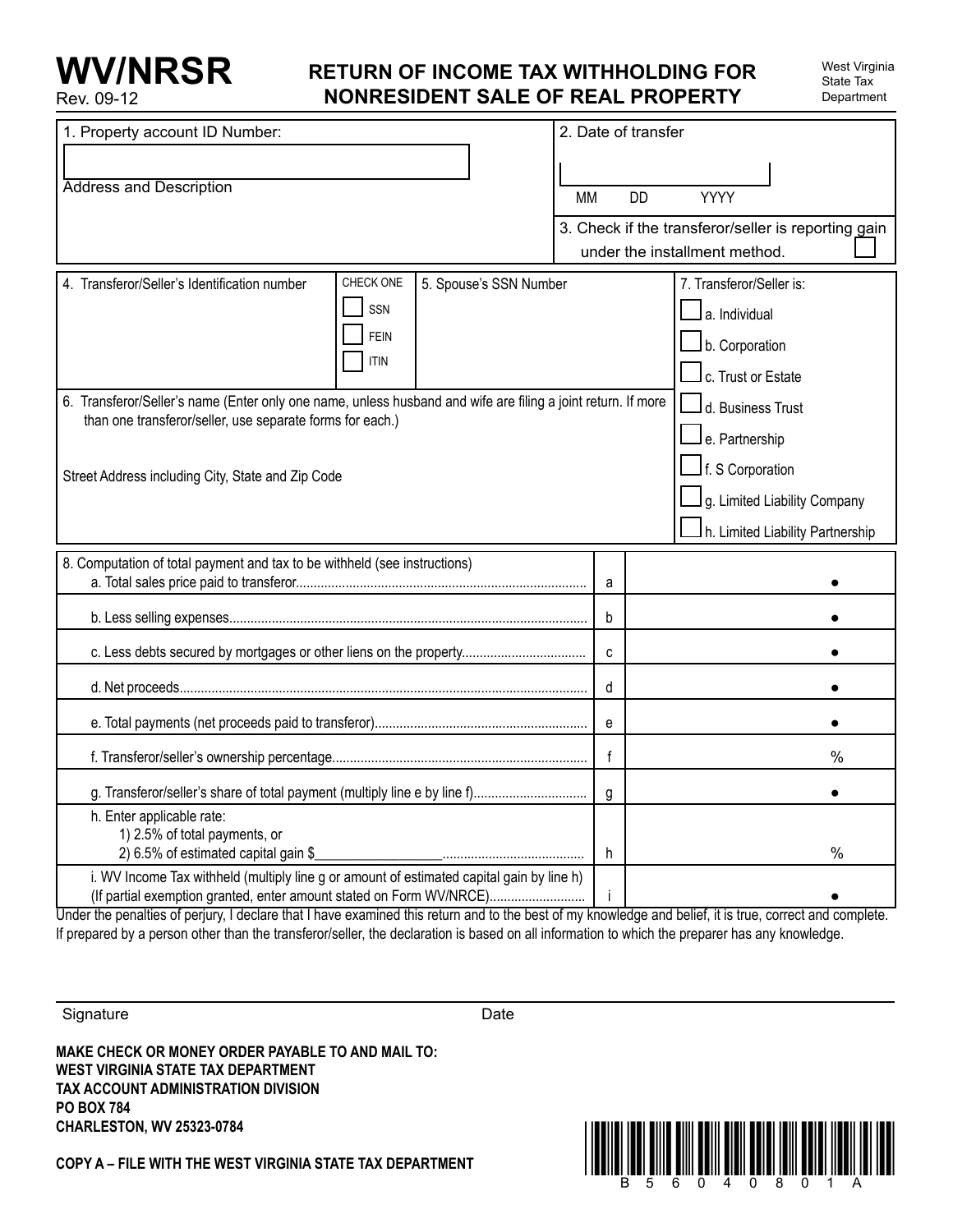# **WV/NRSR**

Instructions for return of income tax withholding for nonresident sale of real property

#### *There are three copies of From WV/NRSR*

### **General Instructions**

#### *Purpose of form:*

This form is designed to assure the regular and timely collection of WV income tax due from nonresident sellers of real property located within the State. This form is used to determine the amount of income tax withholding due on the sale of property and provide for its collection at the time of the sale or transfer.

#### *Who must file:*

If the transferor/seller is a nonresident individual or nonresident entity, and is transferring an interest in real property located within the State of WV, unless the transaction is otherwise exempt from the income tax withholding requirement, the person responsible for closing must file Form WV/NRSR with the WV State Tax Department. If there are multiple transferors/sellers, a separate form must be completed for each nonresident individual or nonresident entity subject to the withholding requirements. The separate form requirement does not apply to a husband and wife filing a joint WV income tax return.

A "nonresident entity" is defined to mean an entity that: (1) is not formed under the laws of WV, and (2) is not qualified by or registered with the WV State Tax Department to do business in WV.

#### *When to file:*

Unless the transaction is otherwise exempt from the income tax withholding requirement, the person responsible for closing must complete Form WV/NRSR for each nonresident transferor/seller at closing of sale.

A nonresident individual or nonresident entity that sells real or personal property located in WV must file a WV income tax return. The appropriate income tax return must be filed for the year in which the transfer of the real property occurred. The due date for each income tax return type can be found in the instructions to the specific income tax return.

#### *What to file:*

Copy A of Form WV/NRSR must be submitted to the WV State Tax Department with check or money order in the aggregate amount of tax due for each nonresident transferor/seller with regard to a sale or transfer of real property within thirty (30) days of the date the amounts were withheld.

Copy B of Form WV/NRSR is to be provided to the transferor/seller at closing. Nonresident individuals or nonresident entities must file the appropriate WV income tax return for the year in which the transfer of the property occurred. See the specific instructions for the tax return being filed.

Copy C of Form WV/NRSR is to be retained by the taxpayer.

### **Specific Instructions for Completing the form:**

LINE 1 Enter the street address for the property as listed with the County Assessor. If the property does not have a street address, provide such descriptive information as is used by the County Assessor to identify the property. Also include the property account ID number for the parcel being transferred. If the property is made up of more than one parcel and has more than one account number, include all applicable account numbers.

**LINE 2** Enter the date of transfer. The date of transfer is the effective date of the deed. The effective date is the later of: (1) the date of the last acknowledgement; or (2) the date stated in the deed.

**LINE 3** Check the box if the transferor/seller is reporting the gain under the installment method.

**LINES 4, 5, and 6** Unless transferors/sellers are husband and wife and filing a joint WV income tax return, a separate Form WV/ NRSR must be completed for each transferor/seller that is entitiled to receive any part of the proceeds of the transfer. Enter the tax identification number or social security number for the nonresident transferor/seller and the social security number for the spouse, if applicable. Do not enter the street address of the property being transferred.

**LINE 7** Check the appropriate box for the transferor/seller.

**LINE 8** If a Certificate of Partial Exemption is issued by the WV State Tax Commissioner, do not complete lines 8a through 8h. Instead, enter the amount stated on Form WV/NRCE.

Complete this section to determine the total payment allocable to the transferor/seller that is subject to the income tax withholding requirements and the amount of tax required to be withheld. The total payment is computed by deducting from the total sales price including the fair market value of any property or other nonmonetary consideration paid to or otherwise transferred to the transferor/seller the amount of any mortgages or other liens, the commission payable on account of the sale, and any other expenses due from the seller in connection with the sale.

**LINE 8f** If there are multiple owners, enter the percentage of ownership of the transferor/seller for whom this form is being filed.

**LINE 8g** Multiply Line 8e by Line 8f to determine the transferor/ seller's share of the total payment.

**LINE 8h** Enter the applicable rate for the transferor/seller used for computing the withholding tax. If withholding tax is computed on 6.5%, enter the amount of the estimated capital gain on Line h2.

**LINE 8i** Enter the amount of tax withheld.

Payment of tax: Make check or money order payable to the WV State Tax Department.

Signature: Copy A of this return must be verified and signed by the individual transferor/seller, an authorized person or officer of a business entity, or the person responsible for closing.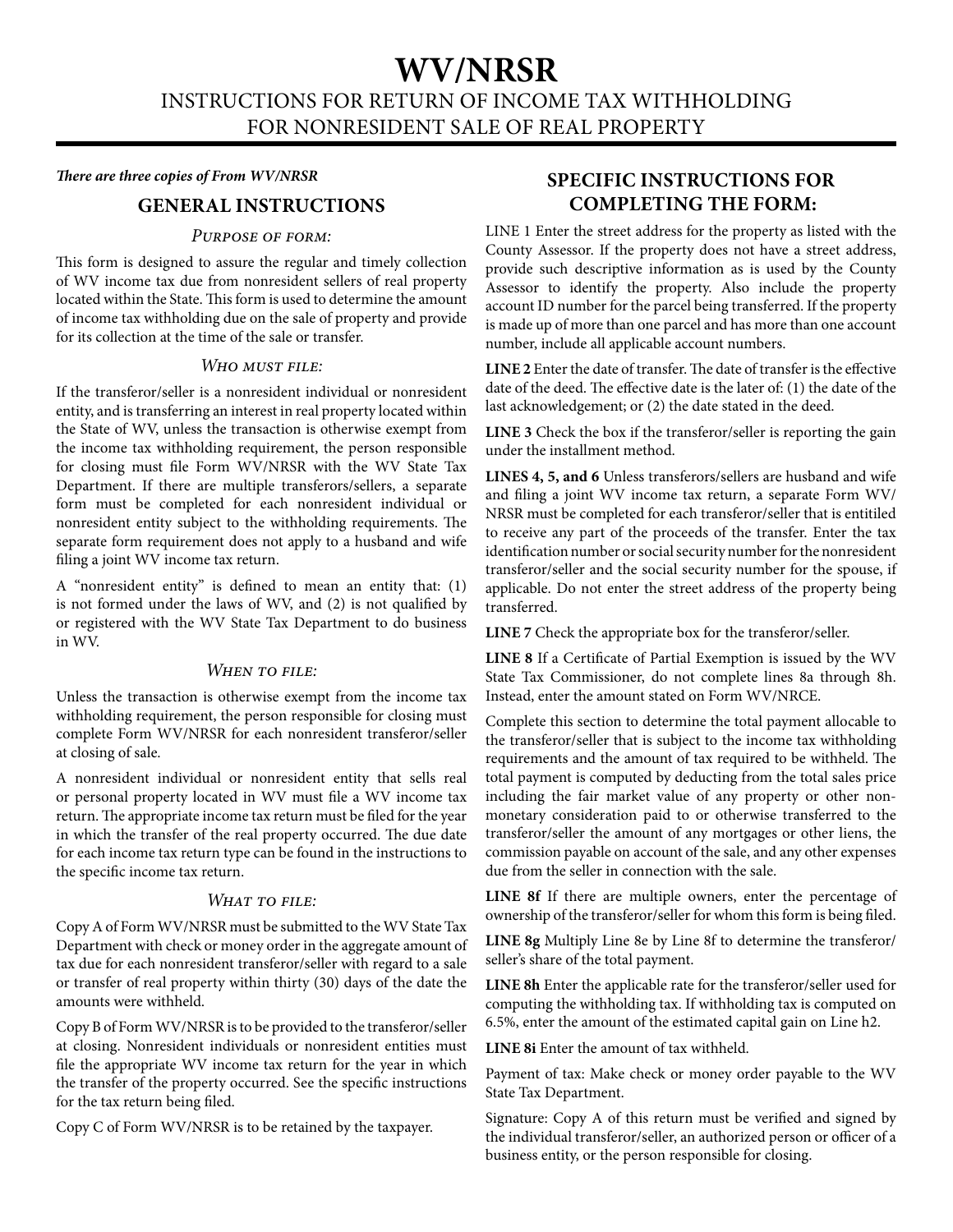### **Specific instructions for Transferor/Seller (Copy B)**

#### *How to claim the tax withheld*

A copy of Form WV/NRSR (Copy B) must be submitted with the appropriate WV Income Tax Return. Failure to do so will result in the disallowance of the credit claimed.

The manner in which the income tax withheld is claimed by the nonresident individual or nonresident entity depends on the type of WV income tax return you are required to file. Follow the specific instructions below. Claiming the income tax withheld on a line other than as described below may result in the withholding being denied.

#### *Individuals and Revocable Living Trusts*

Nonresident individuals are required to file a Nonresident WV Income Tax Return (Form WV/IT-140). The income tax withheld and reported on Line 8 of Form WV/NRSR must be claimed as a Withholding Income Tax payment.

#### *C corporations*

C corporations are required to file a WV Combined Corporation Net Income/Business Franchise Tax Return (Form WV/CNF120). The income tax withheld and reported on Line 8 of Form WV/NRSR must be claimed as a withholding income tax payment.

#### *S corporations, Partnerships and Limited Liability Companies and Business Trusts*

S corporation, partnerships and limited liability companies and business trusts that elect to be treated as pass-through entities must file a WV Income/Business Franchise Tax Return for S Corporation and Partnership return (WV/SPF -100). The income tax withheld and reported of Line 8 of Form WV/NRSR must be claimed as a withholding income tax payment.

This tax, and any other tax paid with Form WV/NRSR must be allocated to the nonresident shareholders, partners or members and reported on a modified federal Schedule K-1 or WV statement. All tax allocated to a nonresident shareholder, partner or member must be claimed as a nonresident tax paid by S corporations, or other unincorporated business entities.

#### *Trusts and Estates*

Trustees of trusts and personal representatives of estates are required to file a WV Fiduciary Income Tax Return (Form IT-141). The income tax withheld and reported on Line 8 of the From WV/NRSR must be claimed as a withholding tax payment.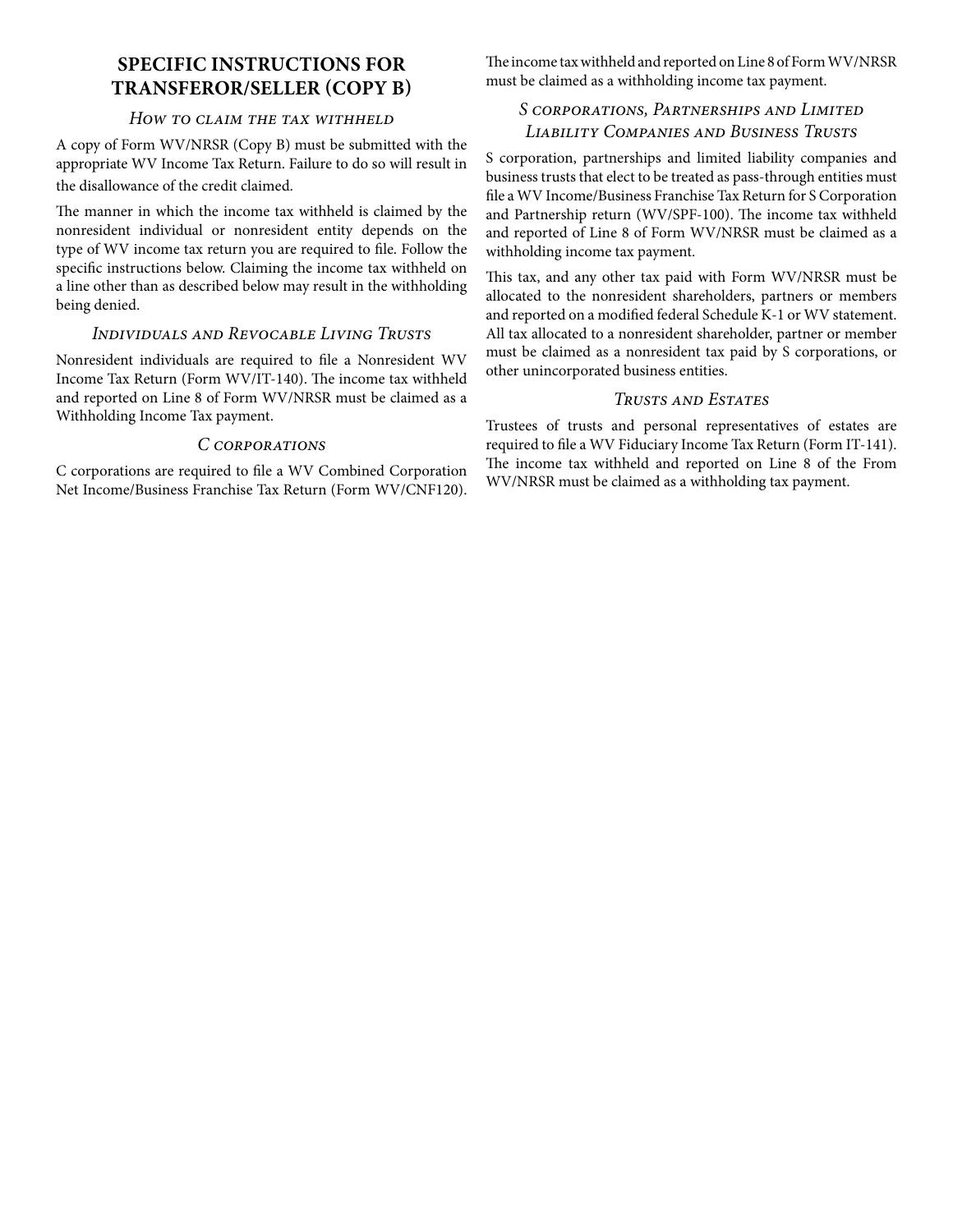# **WV/NRSR** Rev. 09-12

## **Return of income tax withholding for nonresident sale of real property**

| West Virginia |
|---------------|
| State Tax     |
| Department    |

| 1. Property account ID Number:                                                                                                                                            |                            | 2. Date of transfer    |           |                |                                                     |
|---------------------------------------------------------------------------------------------------------------------------------------------------------------------------|----------------------------|------------------------|-----------|----------------|-----------------------------------------------------|
|                                                                                                                                                                           |                            |                        |           |                |                                                     |
| <b>Address and Description</b>                                                                                                                                            |                            |                        | <b>MM</b> | <b>DD</b>      | <b>YYYY</b>                                         |
|                                                                                                                                                                           |                            |                        |           |                | 3. Check if the transferor/seller is reporting gain |
|                                                                                                                                                                           |                            |                        |           |                | under the installment method.                       |
| 4. Transferor/Seller's Identification number                                                                                                                              | CHECK ONE                  | 5. Spouse's SSN Number |           |                | 7. Transferor/Seller is:                            |
|                                                                                                                                                                           | SSN                        |                        |           |                | $\mathsf I$ a. Individual                           |
|                                                                                                                                                                           | <b>FEIN</b><br><b>ITIN</b> |                        |           |                | $\mathsf{\mathsf{I}}$ b. Corporation                |
|                                                                                                                                                                           |                            |                        |           |                | $\mathsf l$ c. Trust or Estate                      |
| 6. Transferor/Seller's name (Enter only one name, unless husband and wife are filing a joint return. If more<br>than one transferor/seller, use separate forms for each.) |                            |                        |           |                | $\sqcup$ d. Business Trust                          |
|                                                                                                                                                                           |                            |                        |           |                | $\Box$ e. Partnership                               |
| Street Address including City, State and Zip Code                                                                                                                         |                            |                        |           |                | $\Box$ f. S Corporation                             |
|                                                                                                                                                                           |                            |                        |           |                | g. Limited Liability Company                        |
|                                                                                                                                                                           |                            |                        |           |                | h. Limited Liability Partnership                    |
| 8. Computation of total payment and tax to be withheld (see instructions)                                                                                                 |                            |                        |           | a              |                                                     |
|                                                                                                                                                                           |                            |                        |           | b              |                                                     |
| c. Less debts secured by mortgages or other liens on the property                                                                                                         |                            |                        |           | C              |                                                     |
|                                                                                                                                                                           |                            |                        |           | d              |                                                     |
|                                                                                                                                                                           |                            |                        |           | e              |                                                     |
|                                                                                                                                                                           |                            |                        |           | f              | $\%$                                                |
| g. Transferor/seller's share of total payment (multiply line e by line f)                                                                                                 |                            |                        |           | $\mathfrak{g}$ |                                                     |
| h. Enter applicable rate:<br>1) 2.5% of total payments, or                                                                                                                |                            |                        |           |                |                                                     |
| 2) 6.5% of estimated capital gain \$                                                                                                                                      |                            |                        |           | h              | %                                                   |
| i. WV Income Tax withheld (multiply line g or amount of estimated capital gain by line h)<br>(If partial exemption granted, enter amount stated on Form WV/NRCE)          |                            |                        |           |                |                                                     |

**Copy B – For transferor/seller(Records Copy)**